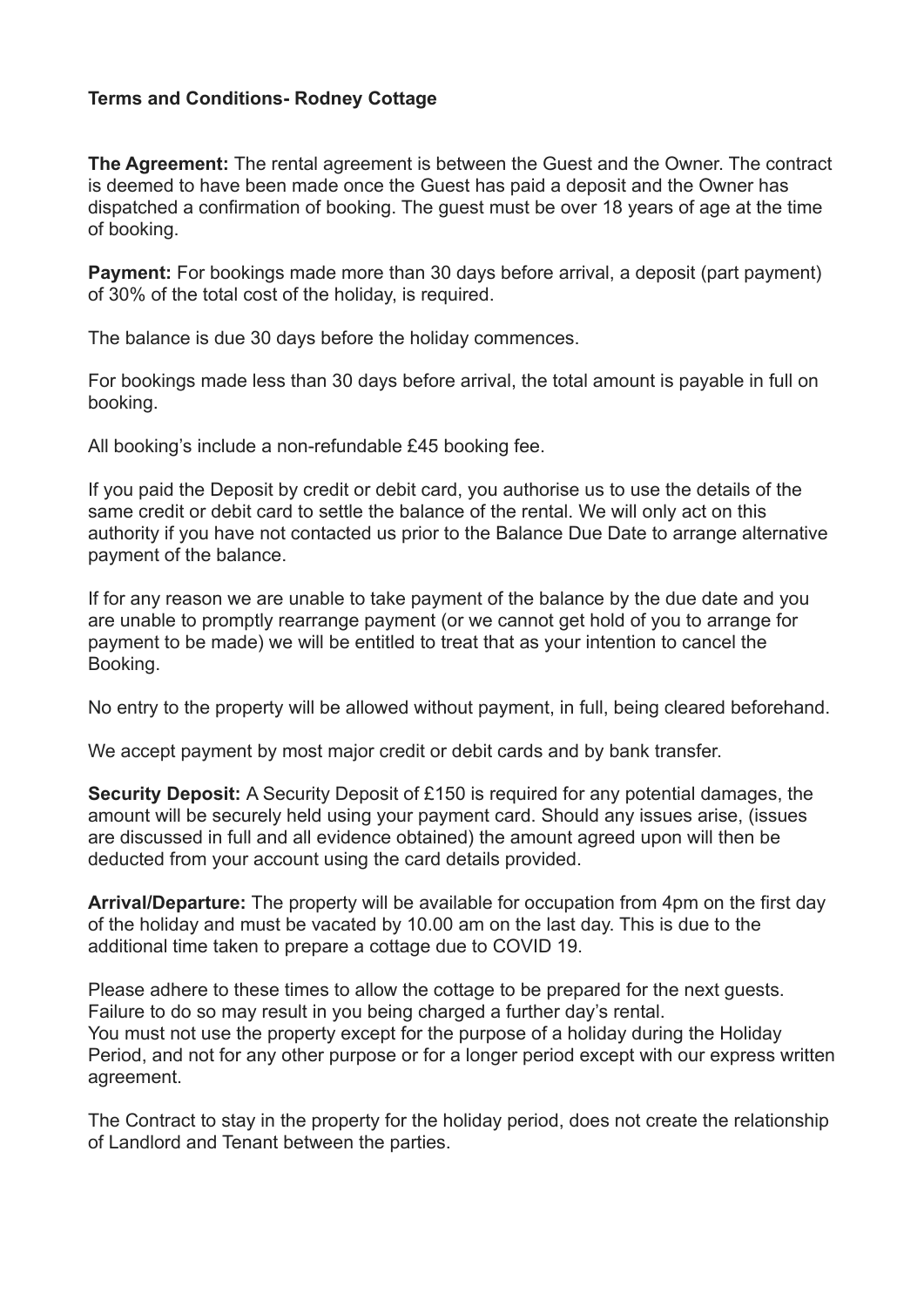**Number of People using Holiday Accommodation:** The owners permit the Guest and members of the guest's party (but no one else) to occupy the property for holiday purposes only. No more than the maximum number of six persons plus an infant in a cot may occupy the property unless by prior written agreement with the Owner.

**Pets:** The guest may only bring dogs when have they been booked in and paid for. (£20) per dog, per stay ). We allow a maximum of three dogs.

Dogs must be house-trained, kept under proper control and are not allowed upstairs, especially on the beds, nor be left unattended in the property.

Downstairs please use the throws provided to cover the furniture before the [dogs](https://www.redrobincottage.co.uk/our-cottage/#dog-policy) are allowed to sit on the furniture and hair must be cleared up before departing.

Dog hairs are to be removed from carpets, furniture and all dog waste collected and disposed of. Dog owners will be held responsible for any damage caused to the property, contents or garden by their dog and for any extra cleaning required.

**Guest Responsibility:** The supervision of children, babies, dogs and any adults requiring care remains the responsibility of the guest at all times.

Guests should put all furniture etc back to where it was at the beginning of the rental period. Guests should not leave any items at the property and, if left, the owner has the right to charge for the removal, return or disposal of those items.

**Damage, Loss, Theft , Breakages:** Guests agree to inform owners of any damage or loss however caused, excluding reasonable wear and tear incurred during occupation.

Guests should take all reasonable care of the property, and leave the accommodation in a good state of cleanliness.

The housekeepers are not expected to empty the dishwasher and remove the rubbish from bins. Any major damages or faults should be reported as soon as possible.

There is a breakages/housekeeping book. We would be grateful if anything broken is added to the book to allow the cleaners to replace any broken items quickly on changeover day.

Guests should not remove any item from the property.

We issue one key. Should the key become lost, please advise us immediately. There will be a charge to cover the cost of a new lock and the locksmith's call-out fees. We strongly advise all Guests to leave the key in the key safe when going out for the day.

You must ensure the property is securely locked when not occupied by you.

All parking is at the Guest's own risk. We will not take any responsibility for any damage to a guest's car.

Smoking is not allowed.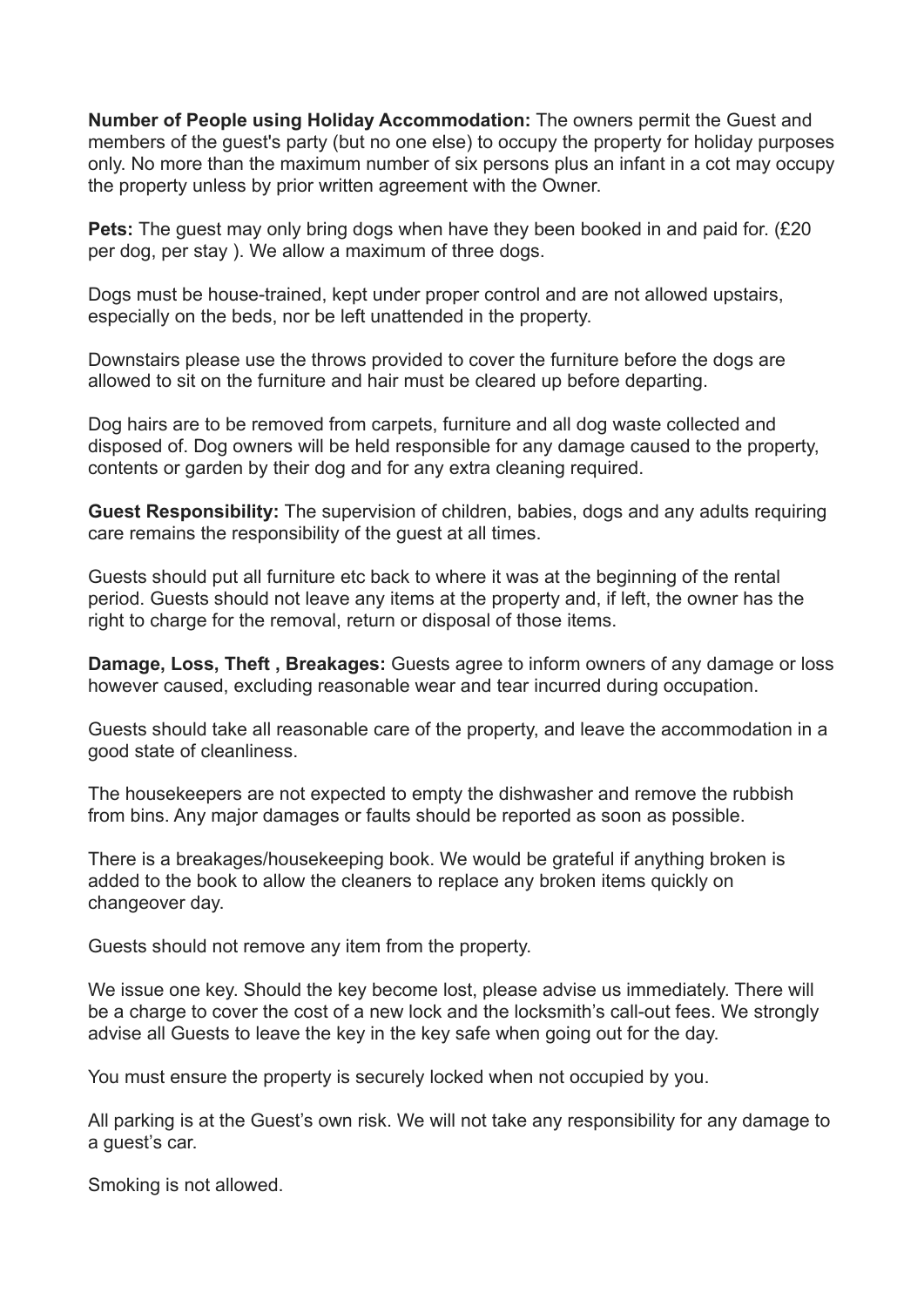**Cleaning:** The Guest is responsible for leaving the accommodation in good order and in a clean condition.

**Refuse:** There is a commercial bin which is collected every Tuesday and Friday. All recycling is to be put into the commercial bins as they are sorted through and recycled in a centre after collection. Please ensure all food waste, nappies and dog mess is bagged and then put in a larger bin bag before being disposed of. Most of the bins are hand emptied.

**Nuisance:** Guests should not cause nuisance or annoyance to occupants of any nearby property. Please respect the neighbours. Loud music and late noise are not acceptable, the Hot tub should not be used after 10pm.

**Wi-Fi :** Free Wi-Fi internet is provided for your reasonable use and may be subject to separate terms and conditions. You agree to reasonable and lawful usage of this service.

The wifi service is free of charge, we cannot be held responsible if the service does not work.

**Health and Safety :** There is a Welcome Folder with instruction leaflets for all the appliances. Please ensure that the instructions are followed. If anything breaks or fails to work, please advise the contact person as soon as is feasible and a replacement can be provided. In terms of fire safety, there are smoke detectors and a fire guard.

Please note that there are external steps and decking and can be slippery when wet.

Please note that showers and bathroom areas can be slippery when wet. Please use the bath mats and/or towels as appropriate to stay safe from potential slips and falls.

**Hot Tub:** For their own safety, guests must follow the policy rules and note the risk assessment which is set out in the welcome folder We make every effort to ensure that the hot tub is ready to be used as soon as you arrive at the cottage but this is not always possible, it is emptied and cleaned after each guest.

Any damage to the hot tub or the cover will result in the Guest's damage deposit being retained as per our terms and conditions. Should the cost of repair exceed the damage deposit the difference will be requested from the Guest.

Hot tub water testers from MBCC will call in periodically. The tests are carried out by an independent third party to ensure the hot tub is kept clean and safe.

**The Cottage:** Please bear in mind that the cottages was built over 100 years ago. During cooler and windy weather the property may become cooler than an average modern home. The cottage can be creaky, and has uneven walls and floors.

**Access:** Guests must allow reasonable access to the property by the owner for maintenance given reasonable notice.

**Liability:** The owner cannot accept responsibility for any material loss, damage, additional expense or inconvenience directly or indirectly caused by or arising out of the property, its plumbing, electrical services or exceptional weather. No responsibility is accepted for loss or damage of property, (including pets), vehicles or vehicle contents belonging to the guest or any member of the party during their occupancy.